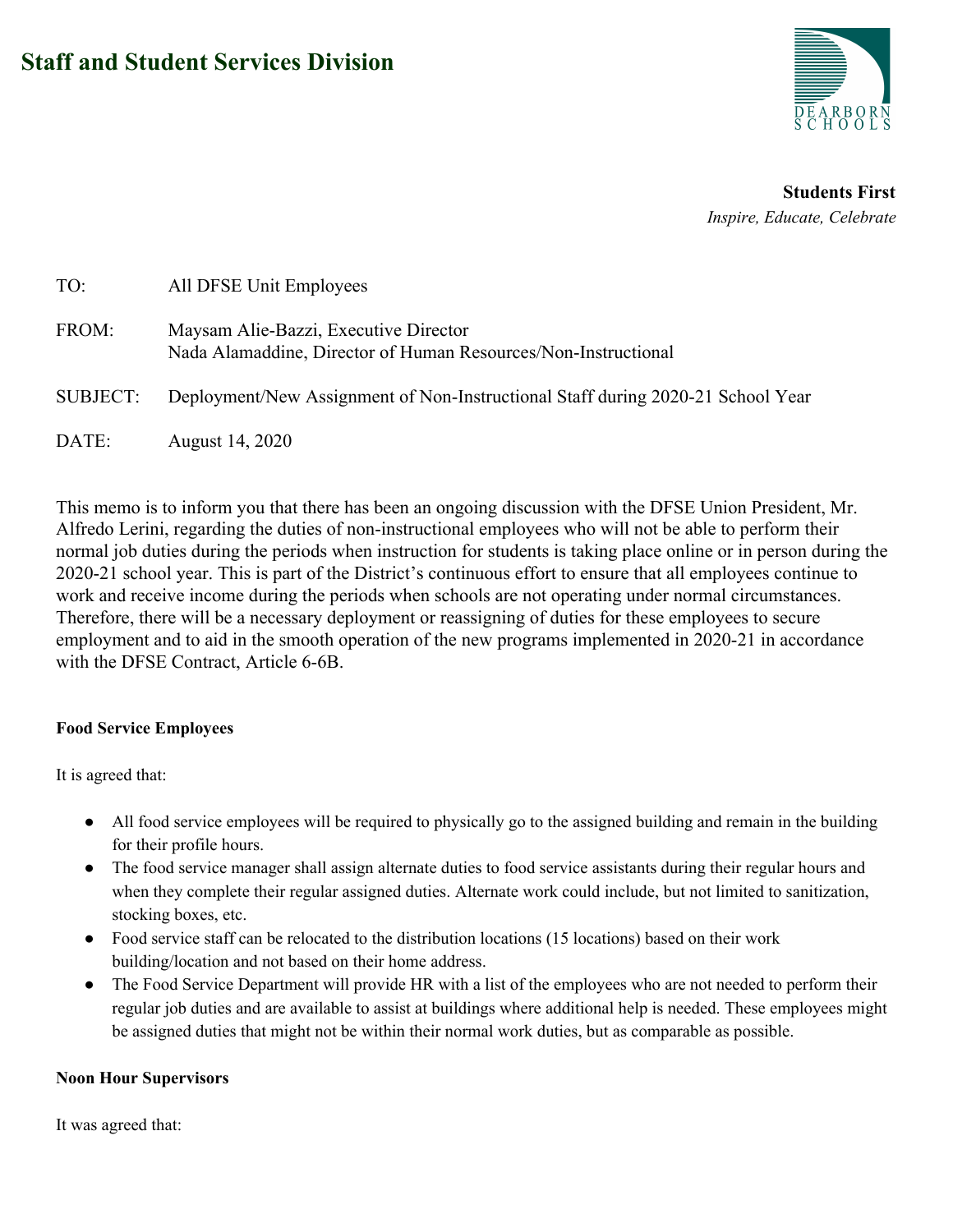- Noon hour supervisors shall report to their assigned buildings regularly and stay physically in the building during their profile hours.
- Noon hour supervisors shall help in sanitizing the touchpoints at the building.
- Noon hour supervisors shall help in the learning labs if needed.
- Noon hour supervisors shall help direct the students, staff or parents if they were in the building.
- Noon hour supervisors shall do any assigned duties as assigned by the building administrator.
- If custodial work is needed and the noon hour supervisor agrees to it, the noon hour supervisor will be paid an additional 15 cents/hour or the 1st step rate of the Custodial pay rate whichever is higher.
- Principals will provide HR with a list of the employees who are not needed in their buildings to do any alternate duties. These employees might be asked to assist at other buildings where additional help is needed.

#### **Bus Attendants**

It was agreed that:

- Bus attendants shall attend the Transportation Building every day during their regular work hours.
- Bus attendants shall help sanitize and do alternate work needed around the transportation building including assisting drivers in sanitizing buses.
- Bus attendants shall be available to go to buildings where additional help is needed. Ms. Jodi Marshall will provide HR with a rotating schedule along with the names of these employees.

### **Bus Drivers**

It was agreed that:

- Bus drivers shall attend the Transportation Building every day during their regular work hours.
- Bus drivers shall sanitize buses.
- Bus drivers shall be available to assist in alternate duties as assigned by their supervisor.
- Ms. Jodi Marshall will provide HR with a rotating schedule along with the names of the employees that are available to assist at other locations..

### **Secretaries/Receptionist/Media Secretaries**

It was agreed that:

- Secretaries shall work from home and at the building on a rotating schedule set by the administrator.
- Any secretary who is not needed at the building where she/he is assigned, could be assigned to a building/department that needs additional help. For example, scanning at the Accounting Department, answering phones at Student Services, scanning at Payroll, etc.
- If media secretaries are not needed at their assigned building/s, the principal will let the Director of Technology know to assign them duties in the technology department.
- Principals will provide HR with a list of the clerical staff who are not needed in their assigned buildings.
- The Director of Technology will provide HR with a list of media secretaries who are not needed in the technology department.

# **Technology Department (Media Techs, Computer Techs, HelpDesk, Inventory Specialist)**